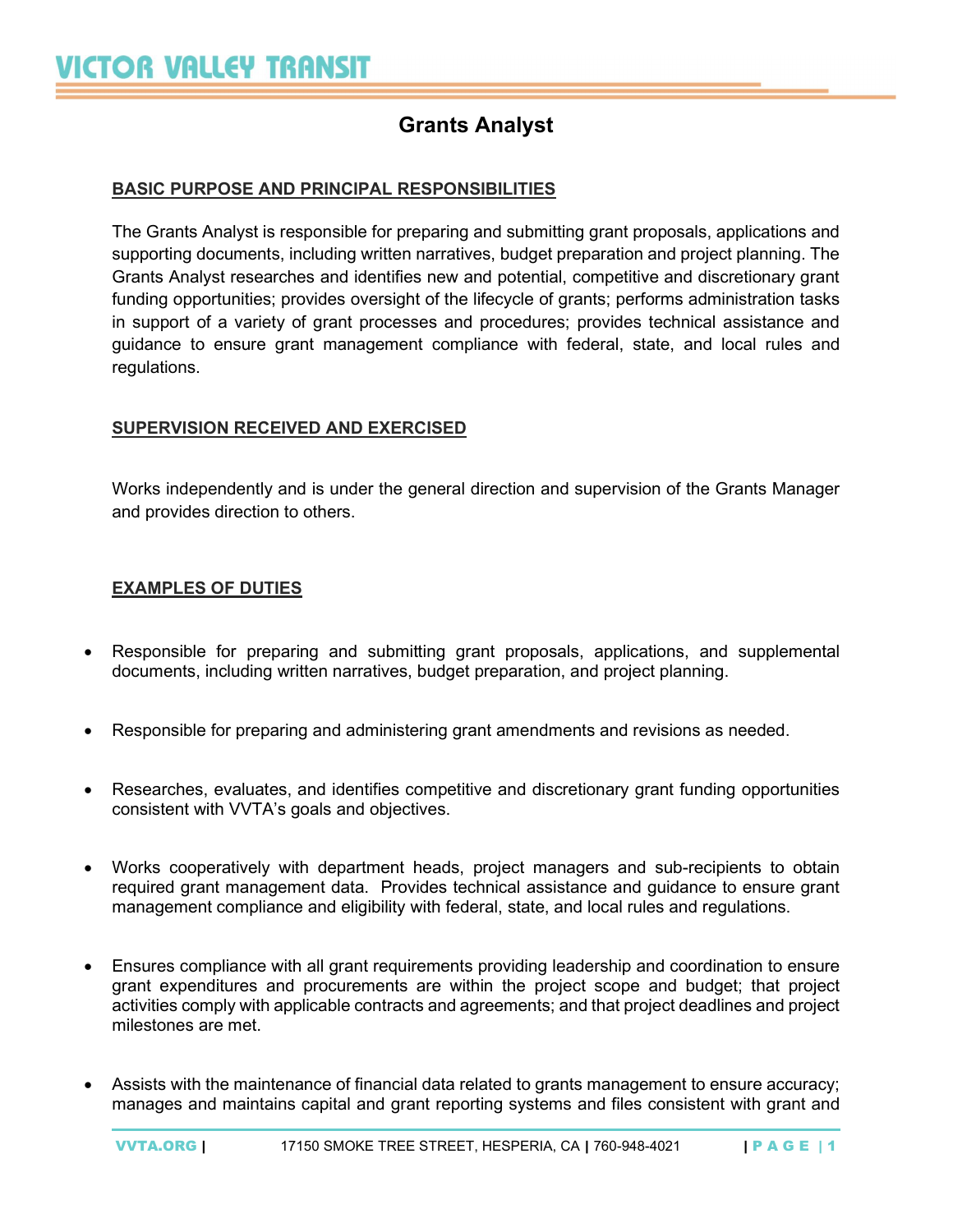# **VICTOR VALLEY TRANSIT**

funding requirements. Provides projections of project expenses to determine need for additional funds, potential overruns, and surplus grant funding. Makes recommendations for corrections, budget revisions or amendments as needed.

- Represents VVTA with various federal, state, and local agency staff to manage regional transportation planning and funding. These include San Bernardino County Transportation Authority (SBCTA), California Department of Transportation (CALTRANS), Federal Transit Administration (FTA), Southern California Association of Governments (SCAG), and a variety of other public entities.
- Responsible for programming capital and operating funding and projects in coordination with the Regional Transportation Planning Agencies (RTPA), the County Transportation Commission (CTC), and the Metropolitan Planning Organizations (MPO).
- Responsible for programming and/or analyzing data in TrAMS, Grants.gov, CalSMART, BlackCat, NTD, TransTrack and other related software.
- Attends regional and local meetings, conferences and public hearings related to grants management and regional planning.
- Supports and participates in periodic funding agency audits and reviews related to grant funding. These include Federal Transit Administration (FTA) Triennial Reviews and Transit Development Act (TDA) Triennial Performance Reviews, NTD, and other transit reviews and audits.
- Manages and performs demanding and complex statistical and data analysis projects, oversees the maintenance of records systems and databases for capital planning and grant administration systems. Prepares and maintains detailed spreadsheets, databases, and other reports as required.
- Performs research and analysis of applicable legislation, Federal guidance, circulars, and publications. Stays current on legislative policies.
- Attends training, workshops, and webinars for programs such as Caltrans's BlackCat, CalSMART, and FTA's TrAMS, as well as other grants management, procurement, and other related opportunities.
- Provides oversight of sub-recipients in compliance with Single Audit Guidelines for grant activity, invoicing, and reporting.
- Provides organizational and administrative support to the Grant Manager and Chief Operating Officer.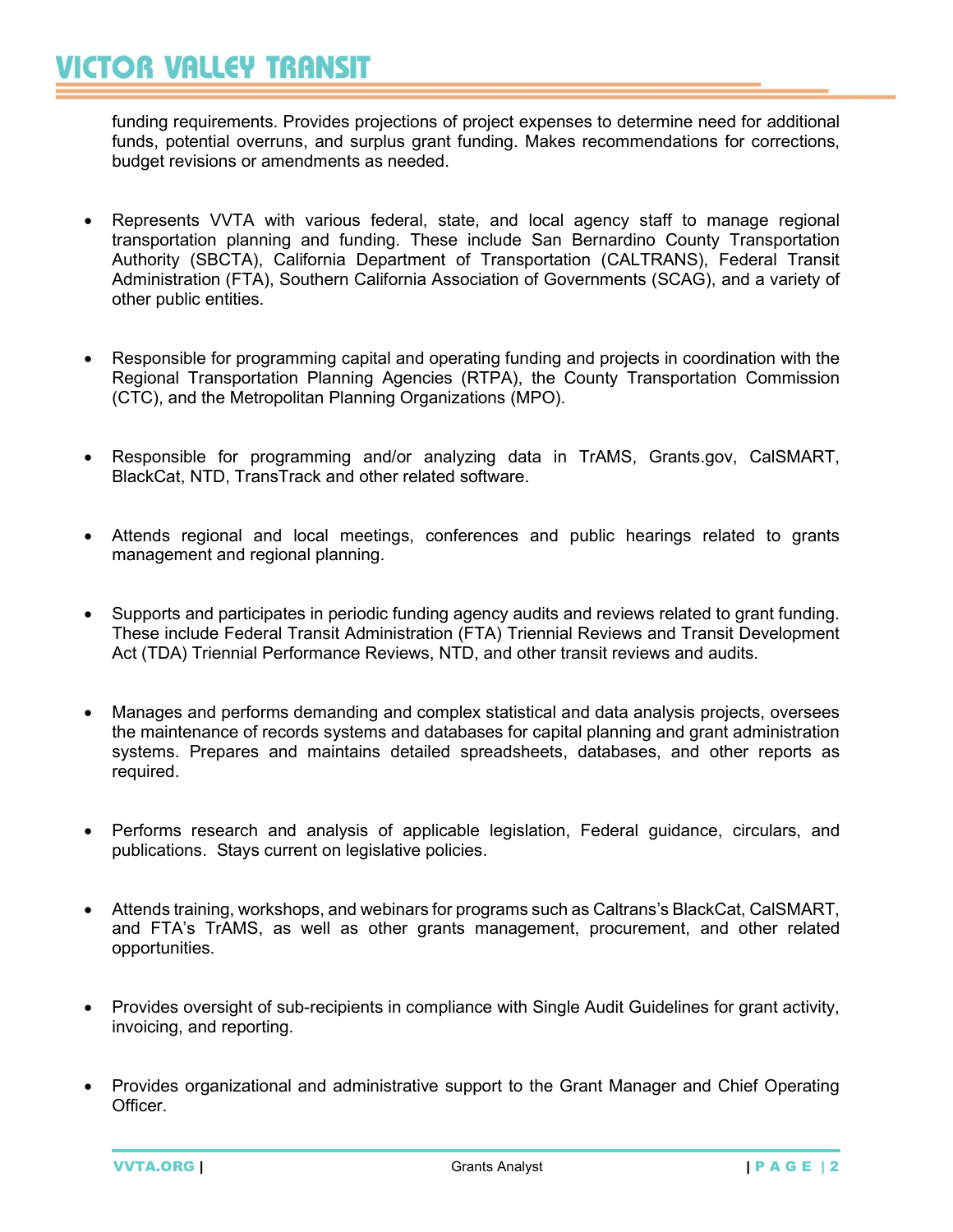• Performs related duties as assigned.

# MINIMUM QUALIFICATIONS

#### Knowledge of:

- Principles and practices of public transit funding and grant applications processes, grant monitoring and administration.
- Principles and practices of government procurement and financial management oversight.
- Methods, practices, and techniques in developing, writing, and submitting local state and federally funded grant proposals and applications.
- Structure and content of the English language including the meaning and spelling of words, rules of composition, punctuation, and grammar.
- Mathematical, financial, and accounting skills sufficient to perform comprehensive analysis.
- General methods of tactful public communications and phone etiquette.
- Modern office practices and procedures; records management principles and practices.

#### Ability to:

- Ability to navigate multiple projects with attention to detail and accuracy while adhering to deadlines in a fast-paced environment.
- Research, read, understand, interpret, explain, and apply federal, state, and local laws and regulations pertaining to grant funding, revenue, accounting, and auditing work.
- Ability to understand the project requirements, the organization, departments, and its functions.
- Critical thinking, understanding, and following directions.
- Prepare complete, accurate and comprehensive grant proposals and applications.
- Organize, set priorities, adhere to deadlines, and exercise sound independent judgment within areas of responsibility.
- Make accurate mathematical and statistical calculations and to accurately collect and tabulate data.
- Communicate effectively, both orally and in writing.
- Establish and maintain cooperative working relationships with those contacted in the course of work.
- Research, read, understand, interpret, and apply federal, state, and local laws and regulations pertaining to grant funding, revenue, accounting, and auditing work.
- Adapt to frequent changes in priorities and to meet deadlines.
- Research, compile, synthesize, and analyze a wide variety of information.
- Prepare clear, accurate, effective, well-organized, and understandable correspondence, written documents, and management reports.
- Effectively operate a computer using word processing, e-mail, database, and spreadsheet software; learn transit specific, proprietary software programs related to functional area.